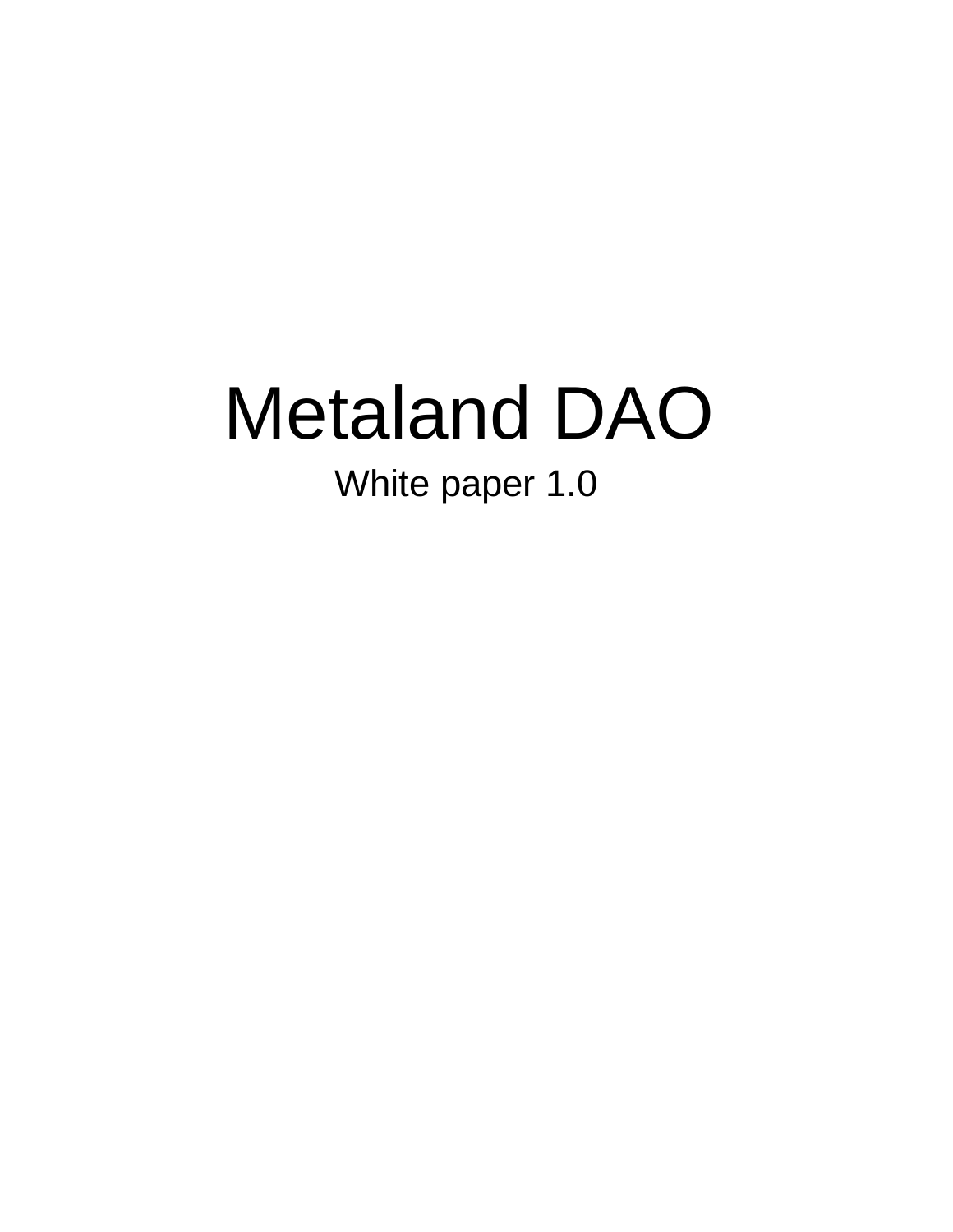#### **DISCLAIMER**

The information in this White Paper is subject to change or update and should not be construed as a commitment, promise or guarantee by Metaland or any other individual or organization mentioned in this white paper relating to the future availability of services related to the use of the tokens or to their future performance or value.

The document does not constitute an offer or solicitation to sell shares or securities. It does not constitute or form part of and should not be construed as any offer for sale or subscription of or any invitation to buy or subscribe for any securities not should it or any part of it form the basis of or be relied upon in any connection with any contract or commitment whatsoever. Metaland expressly disclaims any and all responsibility for any direct or consequential loss or damage of any kind whatsoever arising directly or indirectly from reliance on any information contained in the white paper, any error, omission or inaccuracy in any such information or any action resulting therefrom.

This is not a recommendation to buy or financial advice, It is strictly informational. Do not trade or invest in any tokens, companies or entities based solely upon this information. Any investment involves substantial risks, including, but not limited to, pricing volatility, inadequate liquidity, and the potential complete loss of principal. Investors should conduct independent due diligence, with assistance from professional financial, legal and tax experts, on topics discussed in this document and develop a stand-alone judgment of the relevant markets prior to making any investment decision.

We have prepared all information herein from sources we believe to be accurate and reliable. However, such information is presented "as is," without warranty of any kind – whether expressed or implied. All market prices, data and other information are not warranted as to completeness or accuracy, are based upon selected public market data, reflect prevailing conditions, and our view as of this date, all of which are accordingly subject to change without notice. The graphs, charts and other visual aids are provided for informational purposes only. None of these graphs, charts or visual aids can and of themselves be used to make investment decisions. No representation is made that these will assist any person in making investment decisions and no graph, chart or other visual aid can capture all factors and variables required in making such decisions.

The information contained in this document may include, or incorporate by reference, forwardlooking statements, which would include any statements that are not statements of historical fact. No representations or warranties are made as to the accuracy of such forward-looking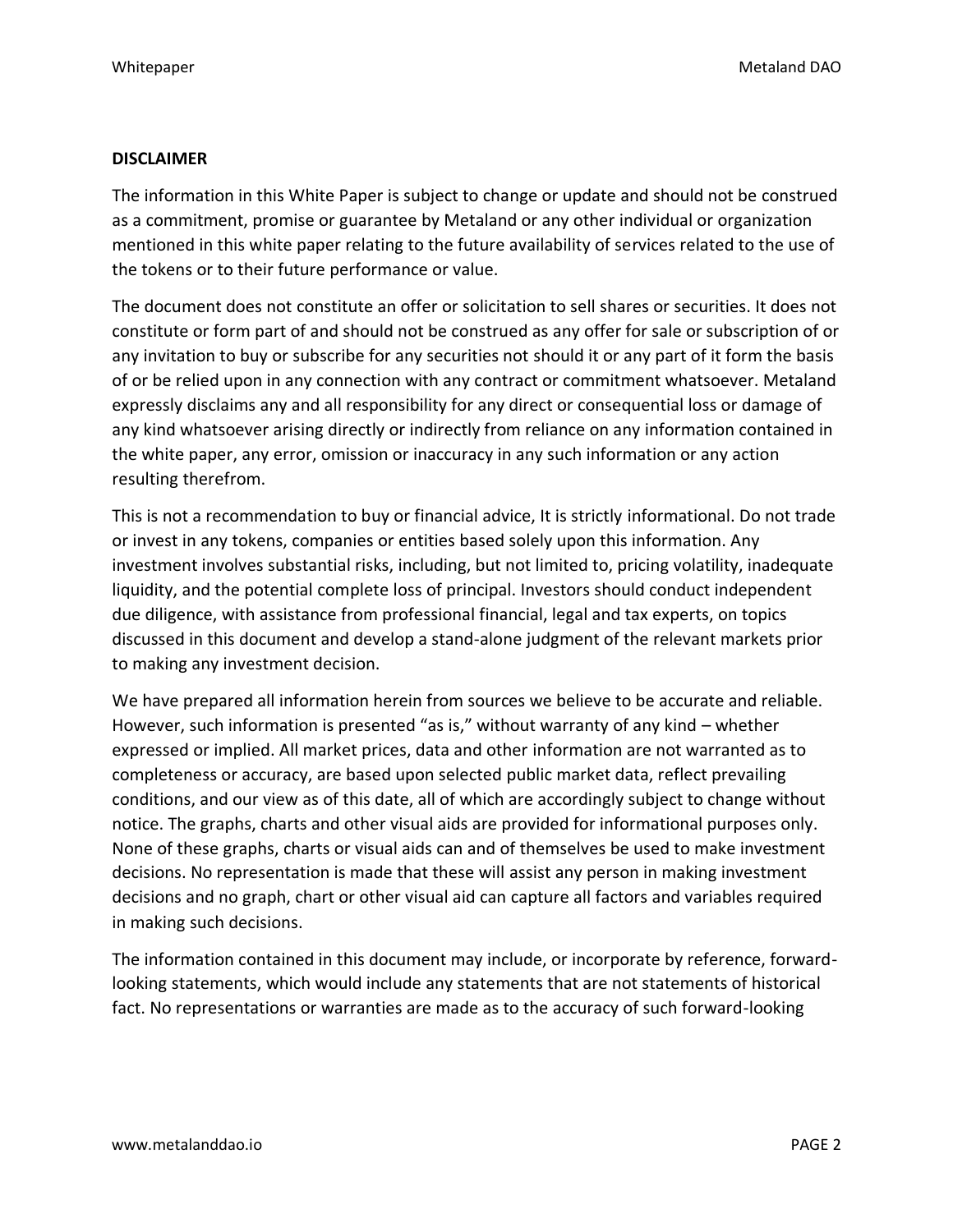statements. Any projections, forecasts and estimates contained in this document are necessarily speculative in nature and are based upon certain assumptions. These forwardlooking statements may turn out to be wrong and can be affected by inaccurate assumptions or by known or unknown risks, uncertainties and other factors, most of which are beyond control. It can be expected that some or all of such forward-looking assumptions will not materialize or will vary significantly from actual results.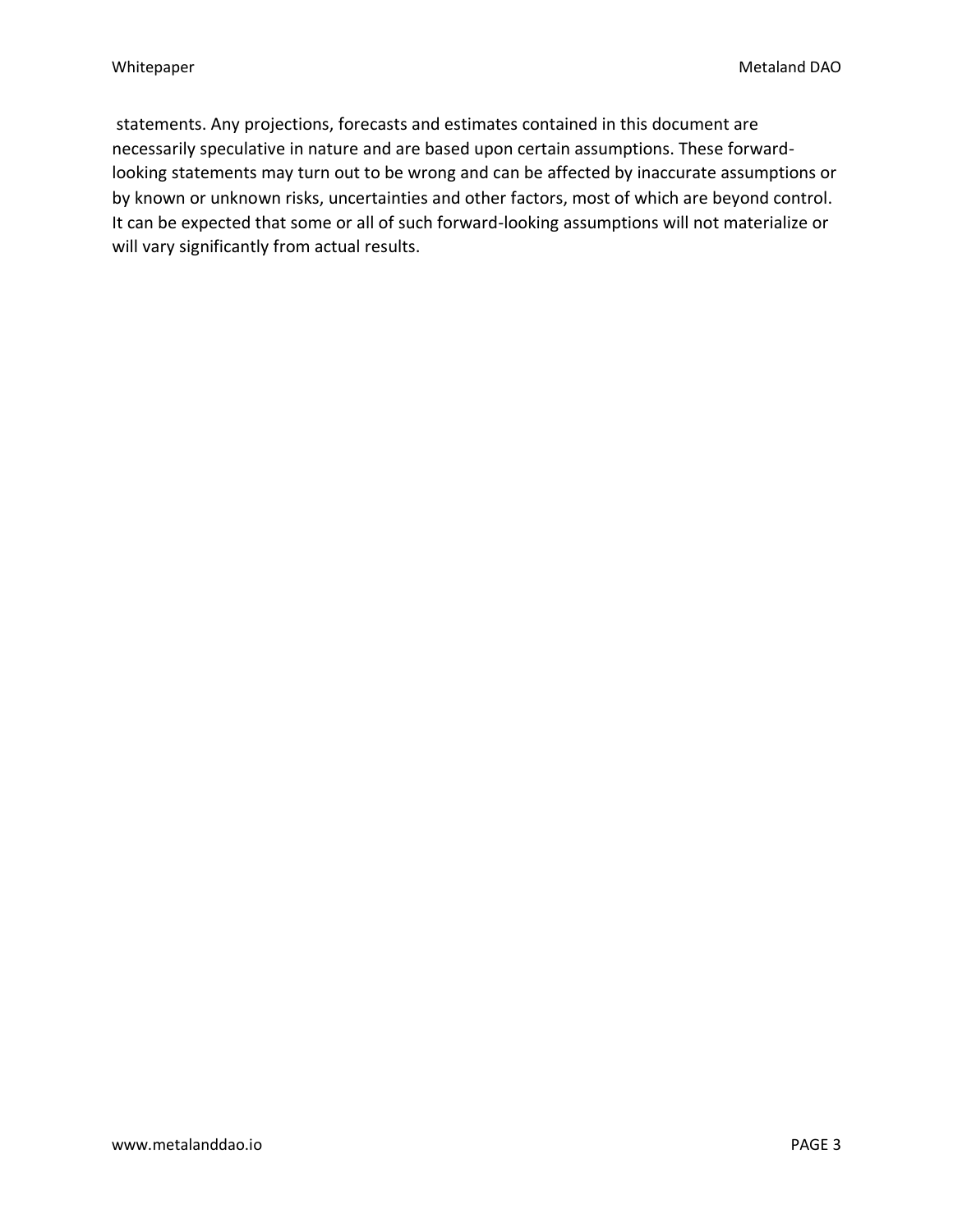## Executive Summary

The Metaland is a virtual world where players can build, own, and monetize their gaming experiences in the BSC blockchain using META, the platform's utility token.

Our vision is to offer a deeply immersive metaverse in which players will create virtual worlds and games collaboratively and without central authority. We are aiming to disrupt the existing game makers like Minecraft and Roblox by providing creators true ownership of their creations as non-fungible tokens (NFTs) and rewarding their participation with our utility token – META.

In the current game market, the centralized ownership and control of user-generated content limits creator rights and ownership. Central control over the trading of virtual goods created by players restricts them from generating fair value for their creations. Compounding this, it can be difficult to prove creative ownership of works, especially as content is copied, altered, and built upon.

With The Metaland, we aim to overcome these limitations while accelerating blockchain adoption to grow the blockchain gaming market. We will do this by building a voxel gaming platform where creators are able to craft, play, share, collect, and trade without central control, enjoying secure copyright ownership with the ability to earn cryptocurrency (META). This copyright ownership will be established and guaranteed through the use of NFTs, where every in-game item will have a unique and immutable blockchain identifier.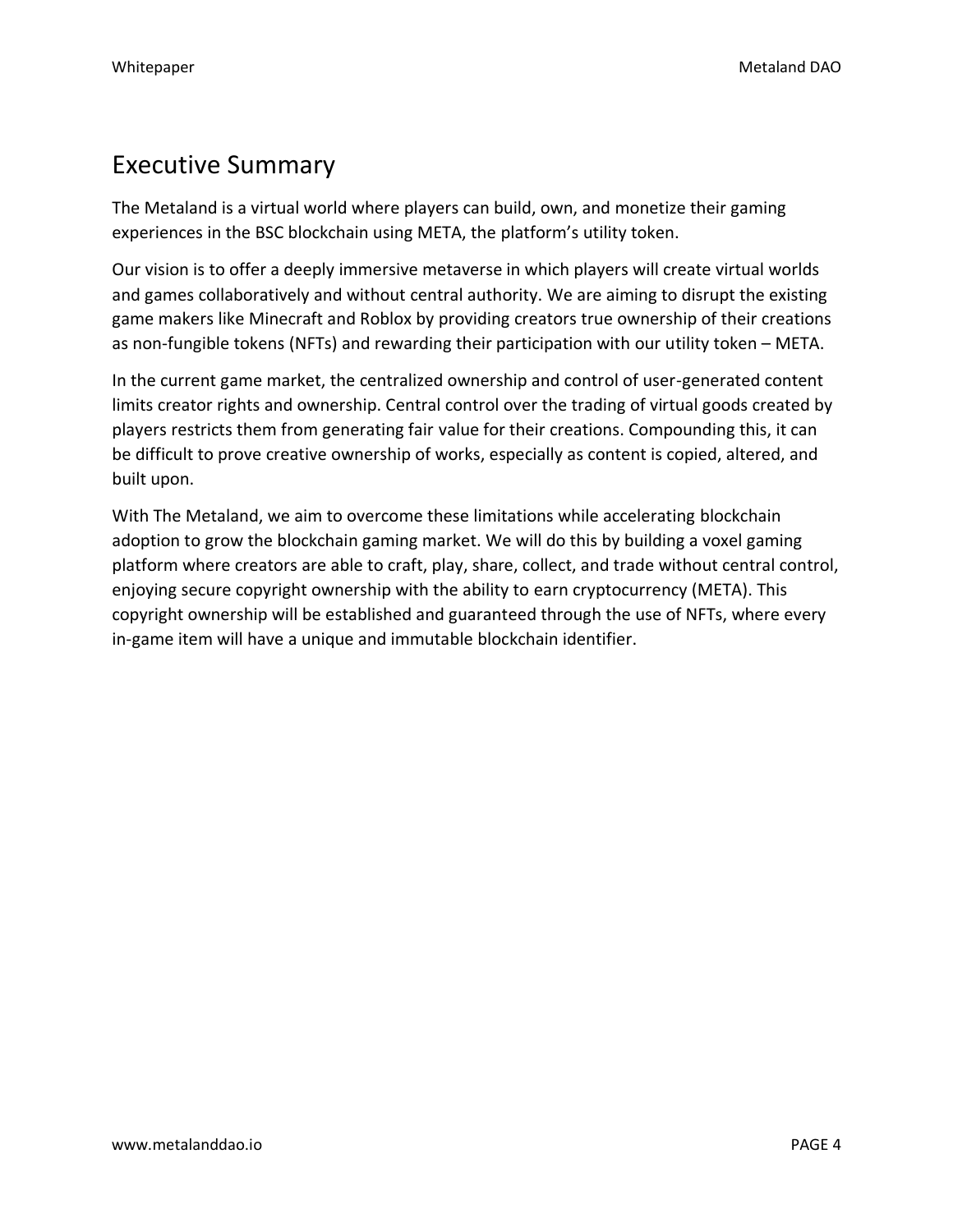#### **Blockchain Gaming with NFTs**

The Metaland virtual world uses blockchain technology and NFTs to empower the players and creators. NFTs are an emerging segment in the global game market: virtual tokens for digital scarcity, security and authenticity. Each NFT is distinct or unique, it is indivisible and it is not interchangeable for another.

Through the use of NFTs, Metaland users will be able to benefit from:

A. TRUE DIGITAL OWNERSHIP: Gamers are the true and perpetual owners of their digital items, even if the game was shut down or abandoned. With blockchain, every game item can be tokenized, allowing gamers to decide how they want to trade, sell, or gift their items.

B. SECURITY AND IMMUTABILITY: Digital game items can be easily tokenized and traded in

primary and secondary markets that are managed and facilitated by blockchain technology.

Items based on scarcity and demand usually invite fraud and theft, but these risks are

minimised on blockchain because it is a distributed ledger.

C. TRADING: Blockchain-based gaming platforms can provide users with ultimate control over

their digital assets. They can buy and sell items freely without concern that they will be

ripped off or that a platform will close and cancel all the value of their in-game items.

D. CROSS-APPLICATION INTEROPERABILITY: Blockchain provides capacity for games to utilize

shared assets. ASSETS, avatars, LANDS and any other game elements can be used in other

games that allow it. These game items are no longer confined by a narrow digital ecosystem.

The Metaland metaverse uses several tokens to create a circular economy between all the profiles of users who will interact with its platform namely the players, creators, curators and LAND owners. These are the LANDS, ASSETS and META, a token based on the BEP20 protocol which will act as the official currency in the ecosystem when purchasing goods and services within the game marketplace.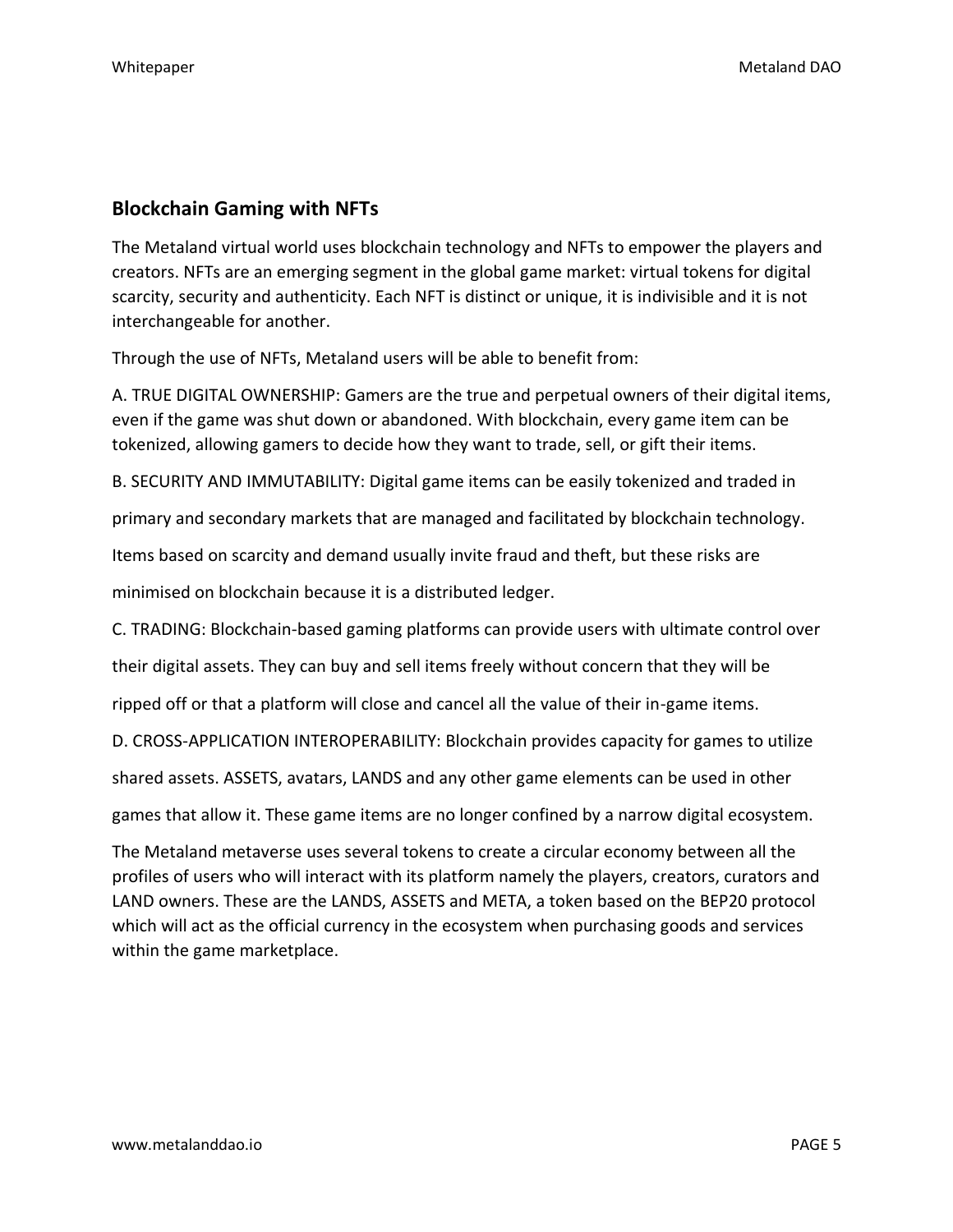#### **What is META and what is it used for?**

META is an essential part of The Metaland platform and The Metaland are working on establishing key mechanics that makes it intrinsically tied to The Metaland platform and its value. META is an BEP-20 utility token built on the BSC blockchain that serves as the basis for transactions within The Metaland, and has the following uses:

● Access The Metaland platform:Players spend META in order to play games, buy equipment, or customize their Avatar character—and can potentially collect META through gameplay. Creators spend META to acquire ASSETS, LANDS, and through Staking. META Sales drive demand for META to purchase LANDS. Artists spend META to upload ASSETS to the Marketplace and buy Gems for defining Rarity and Scarcity.

● Governance: META is a governance token that allows holders to participate in Governance decisions of the platform, using a DAO structure. They can exercise voting rights on key elements such as Foundation grant attributions to content and game creators and feature prioritisation on the platform Roadmap. META owners can vote themselves or delegate voting rights to other players of their choice.

● Staking: META allows for staking, which allows for passive revenues on LANDS: you get more META by staking it. This is also the only way to get valuable Gems and Catalysts, needed for

ASSET creation.

● Fee Capture model = 5% of all transaction volume carried out in META tokens (Transaction Fees) shall be allocated with 50% to the Staking Pool as rewards for token holders that Stake META tokens and 50% to the ''Foundation.''

● Foundation:The role of the Foundation is to support the ecosystem of The Metaland, offering grants to incentivize high quality content & game production on the platform.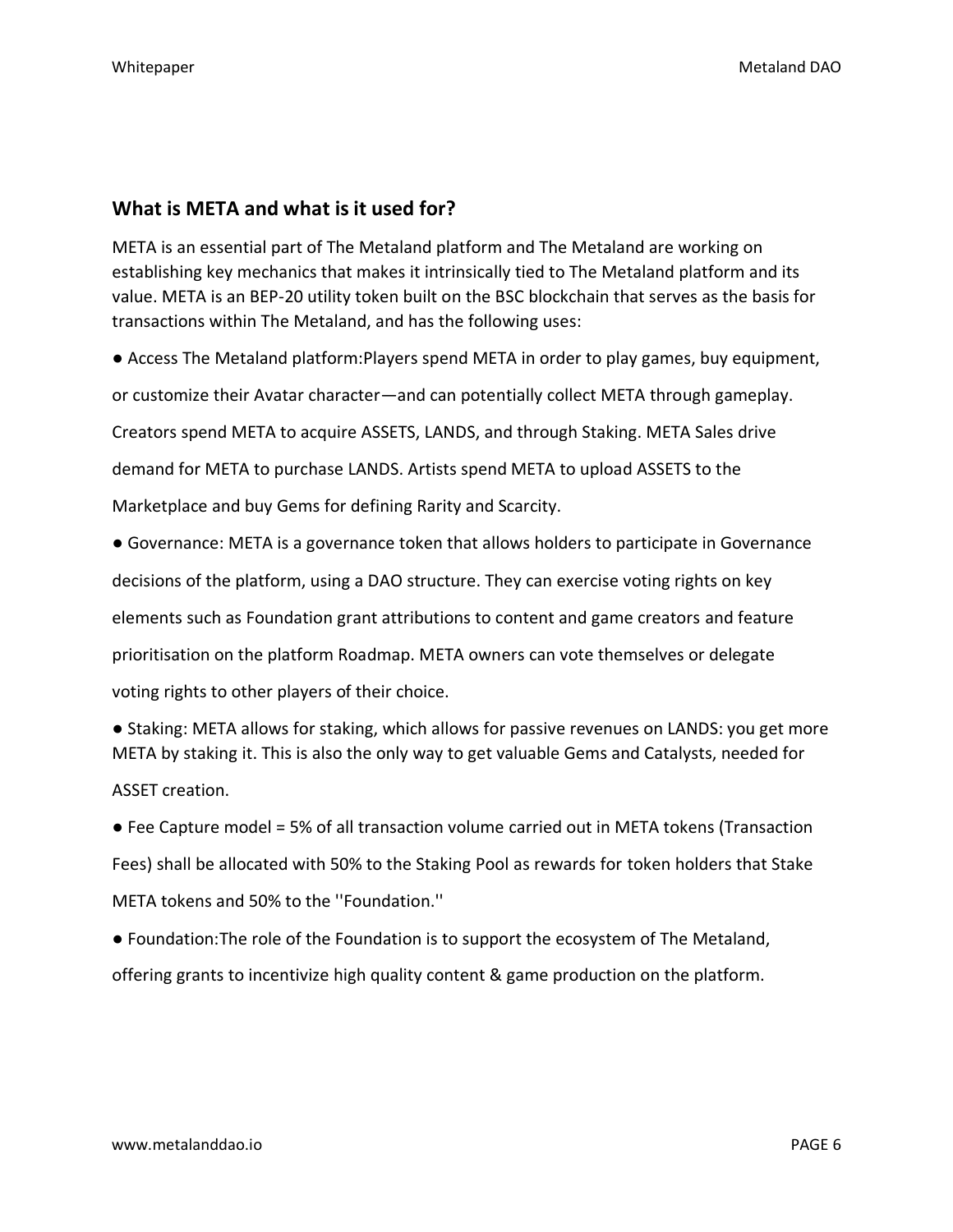#### **Associated risks**

It is the responsibility of any purchaser of META to inform themselves of, and to observe and comply with, all applicable laws and regulations of any relevant jurisdiction. Prospective purchasers for any META shall be expected to consider the risk factors identified in this section. If any of the indicated risks were to materialize, then they could have a negative impact on the Issuer's finances and operational performance which can hinder the ability of the Issuer to fulfil its obligations under this whitepaper.

The challenges and risks are identified by the board of administration of the Issuer as at the date of registration of this whitepaper. This does not exclude the possibility of there being other risk threats and the purchaser must be aware that the impact on the Issuer may be heightened due to a combination of several risks materializing simultaneously.

One of the main challenges in the project is the rate of adoption of the community of artists and creators to start exchanging assets, which will be a key point behind the demand generation of META. As such, we are focused in developing a strong, multi-platform product that can spread massively by offering a tool to create voxel art that is focused on solving problems and community needs. We are therefore developing strong communities in different areas of the world with a strong focus in Asia, where we believe the rate of adoption and learning curve will be steeper. The project success rate will be dependent upon the priority and preference of consumers and its ability to swiftly anticipate, identify and capitalise upon these priorities and preferences.

The Issuer operates in an emerging and disruptive industry that is under rapid and dynamic development. This includes, but is not limited to, the developments relating to the business itself, the underlying technology, and the regulatory and legal implications thereof. Specifically, in relation to public knowledge and understanding of emerging technologies, such distributed ledger technologies, smart contracts and other innovative technology arrangements, are still limited as at the date of registration of this whitepaper. The risks arising out of such may not be fully comprehended as of yet and new additional risks may arise in the future.

As the Issuer's undertaking is reliant on the continuous and proper functioning of its technology infrastructure, the Issuer is subject to a variety of risks relating to the proper maintenance thereof. These risks include, but are not limited to, cyber-attacks, data theft or other unauthorised use of data, and other malicious interferences. Certain parts of the infrastructure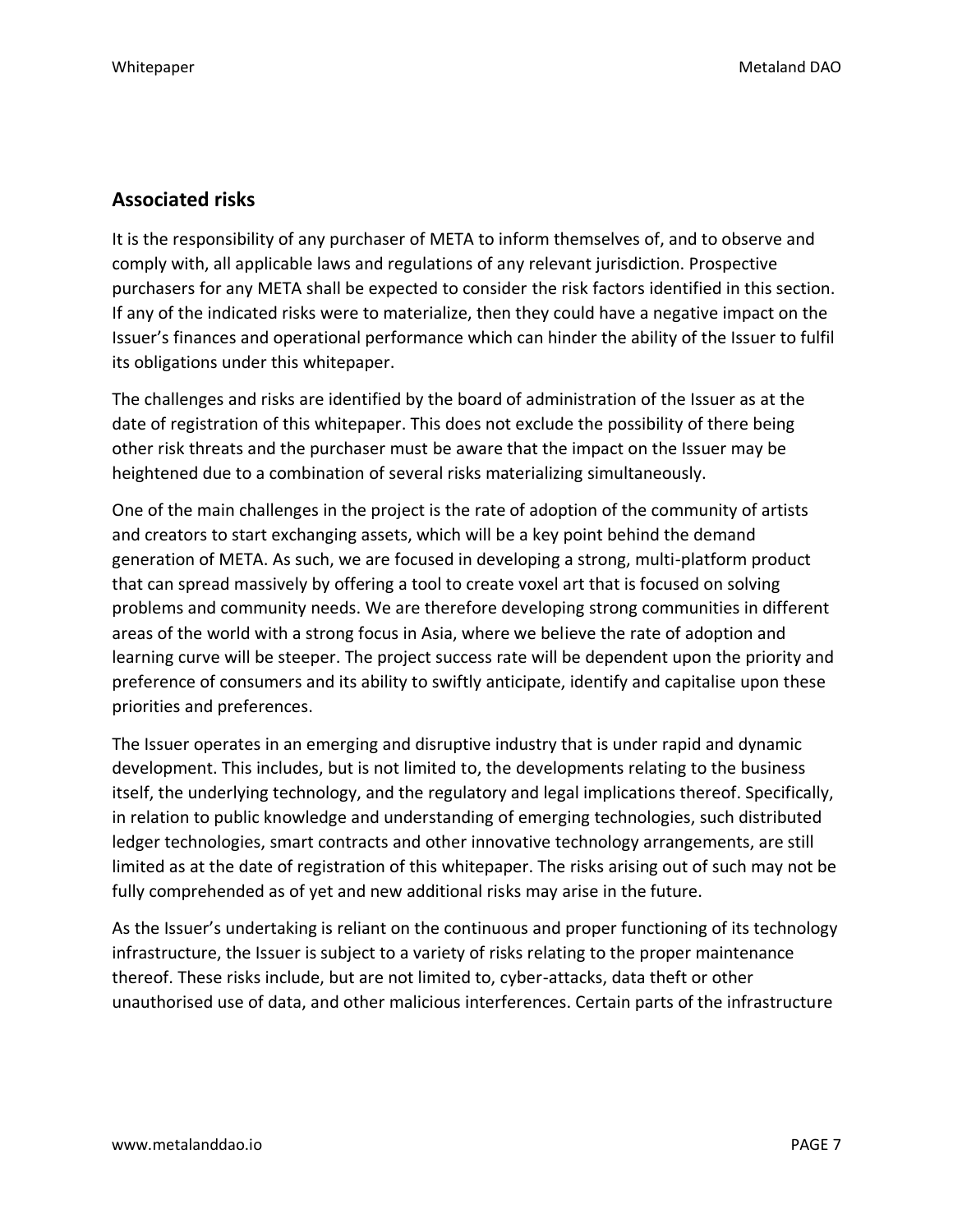may be outsourced to third parties. In such cases, the Issuer is reliant upon technology arrangements developed by such third parties for the running of its undertaking, and it is exposed to the risk of failures in such technology arrangements.

The Issuer is subject to various laws, including regulations and rules issued thereunder, and is at risk in relation to changes in the laws and the timing and effects of changes in the respective legislation. This includes changes in the interpretation thereof which cannot be predicted by the Issuer.

The growth of the Issuer and its undertaking is partially attributable to the efforts and abilities of the members of its management team and other key personnel, particularly its board of administration. If one or more of the members of this team were unable or unwilling to continue in their present position, the Issuer might not be able to replace them within a short time, which could in turn have a material adverse effect on the Issuer's business.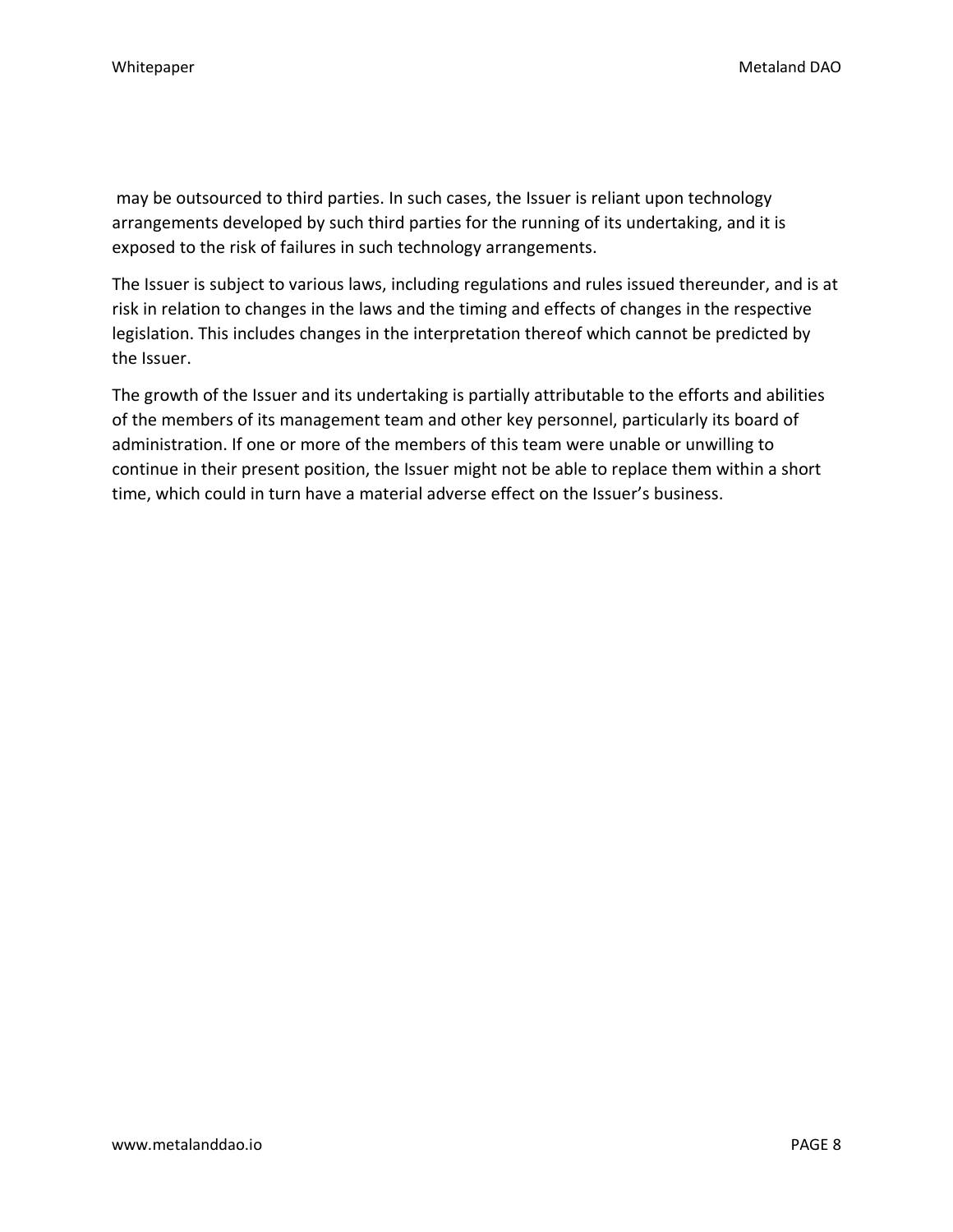### **The Metaland Platform**

#### **Mission**

The Metaland team's mission is to build a system where creators will be able to craft, play, share, and trade without central control, enjoying secure copyright ownership with the ability to earn META.

The Metaland team believes these innovations are important, for while the current market for voxel-based creation games already has 600,000,000 Creators and 180,000,000 MAUs, it suffers from four key problems that could hinder future growth if not addressed:

- The centralization of user-generated content in dominant titles such as Minecraft and Roblox limits creator rights and ownership;
- Central control over the trading of virtual goods created by players restricts players from generating fair value for their creations, limiting what they can or cannot sell and/or taking a significant portion of the sales revenue;
- Given the nature of voxel art, it can be difficult to prove creative ownership of works, especially as content is copied, altered and built upon;

● Existing game marketplaces are based on fiat currencies, which do not support true microtransactions and are vulnerable to credit card fraud that can unbalance in-game Economies.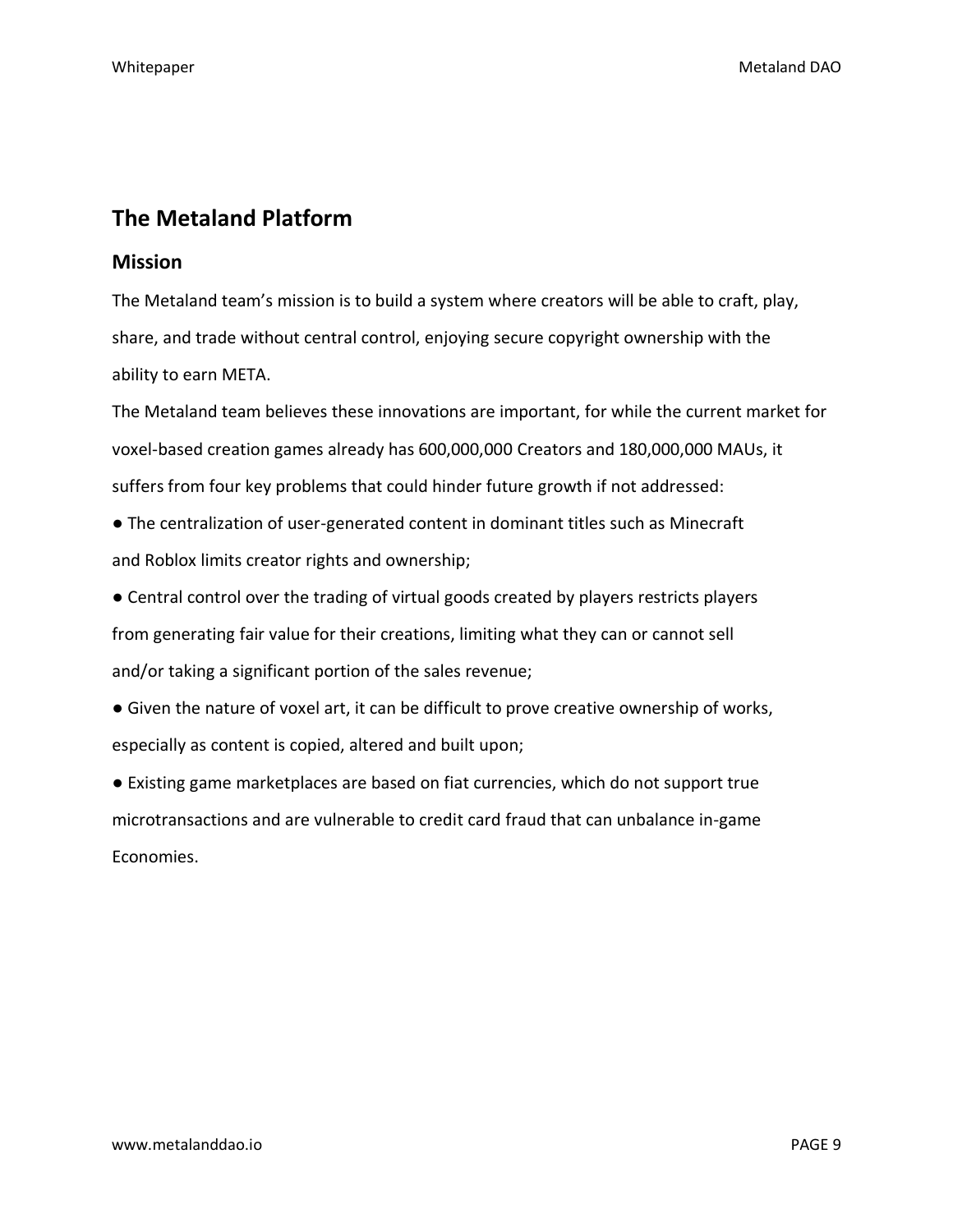#### **Game Overview**

At its core, The Metaland is an ecosystem for Players and Creators, consisting of three main components: a Voxel Editor , a Marketplace, and the Game itself.

The Metaland offers a unique way to create, assemble, and share 3D voxel models. We empower Creators with intuitive, powerful content creation tools. You can make your own 3D voxel objects, animate them, and publish/sell them in our worldwide marketplace. VoxEdit is our 3D tool that allows anyone to create or import their own voxel objects, work on them, and effortlessly export them to the marketplace where users can turn them into limited ERC-1155 tokens called ASSETS. ASSETS are virtual tokens for digital scarcity, security and authenticity. They are unique/limited as well as distinct and indivisible.

Blockchain allows creators to have true ownership and thanks to this technology we, in our capacity as developers, can finally reward players for their time and the hard work they put into content creation, allowing them to monetize and freely trade their ASSETS.

Our ASSET smart contract allows content to become the new platform, creating a new paradigm. This is because they offer multiple uses and are not confined to a single game. This "second-layer programmability" gives any developer the power to bring a lasting and evergrowing value to the ASSETS, which can be shared cross-games, cross-platforms and crosschains.

The Marketplace is the trading environment for ASSETS, where they can be given away for free or sold to other PLAYERS.

The Game is the overall game system where playable experiences can be enjoyed and shared. In the Game, not only can creators profit from their creations, players can play-to-earn by collecting resources, rewards, and tokens.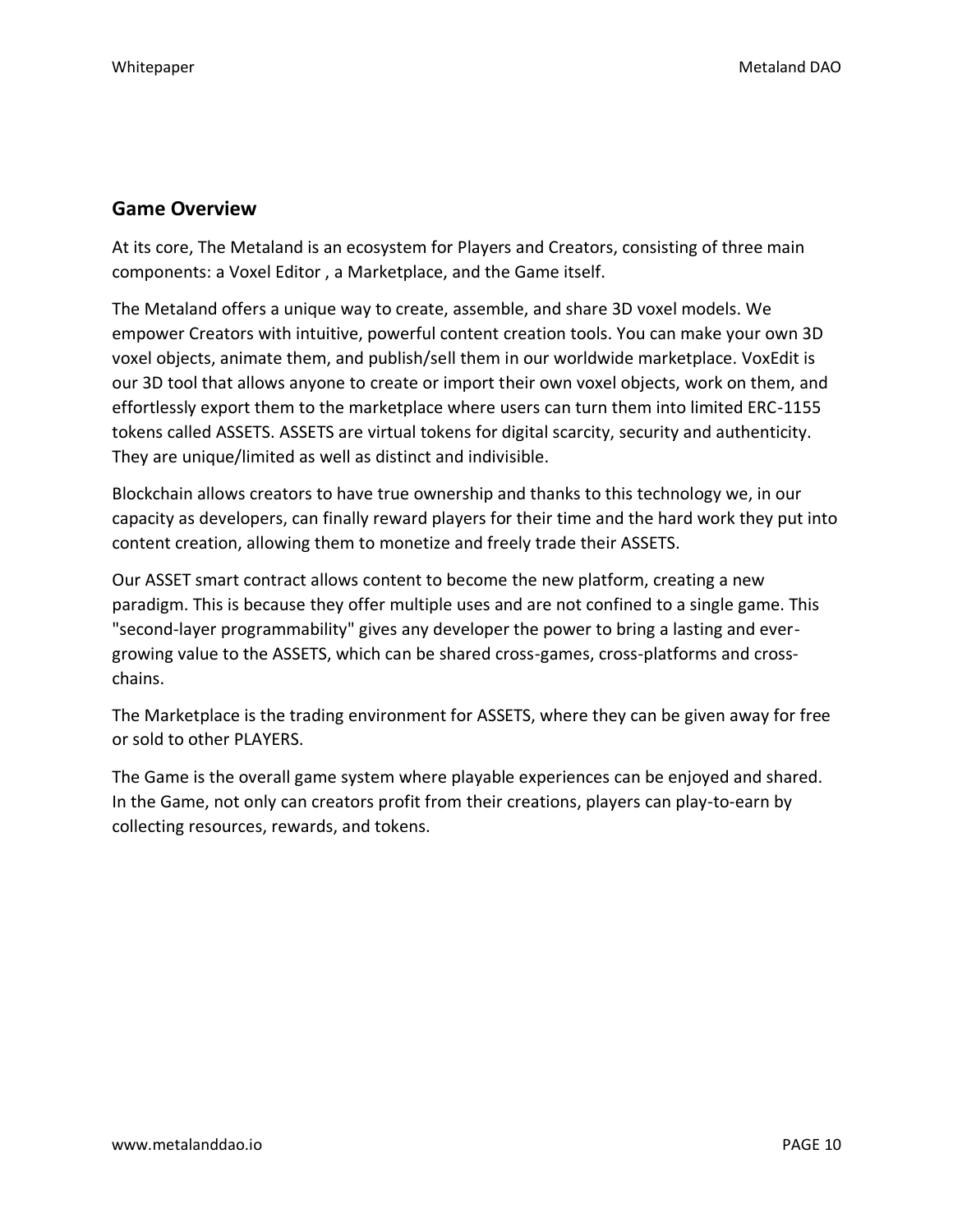#### **Economy**

#### **LAND and META Token**

With the launch of the Iron Age, we are introducing two digital assets: LAND, the non-fungible parcels in which the virtual world is divided; and META, an BEP-20 token that is burned to claim LAND, as well as to make in-world purchases of goods and services.

The utility of LAND is based on its adjacency to other attention hubs, its ability to host applications, and also as an identity mechanism. Developers and other content creators will demand LAND so that they can build on top of it and reach their target audience. Although every unclaimed LAND can be purchased at the same exchange rate (10000 META = 1 LAND), LAND parcels are distinguishable from each other, potentially trading at different prices on a secondary market due to differences in adjacencies and traffic.

On the other hand, META serves as a proxy to asses the price of a new parcel of LAND. Also, META used to buy goods and services in the virtual world creates utility value for the token.

#### **Challenge**

www.metalanddao.io PAGE 11